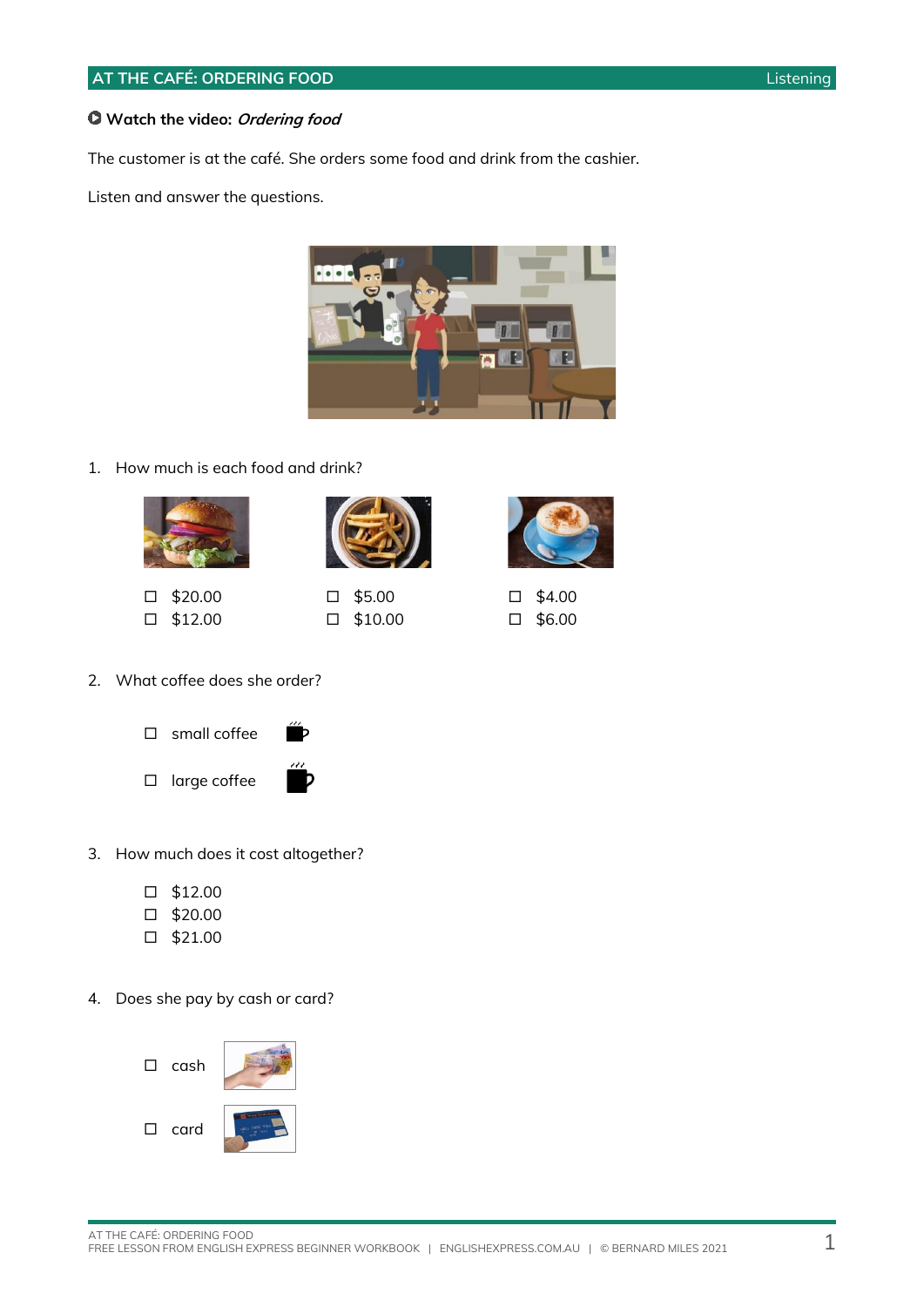# **AT THE CAFÉ: ORDERING FOOD Reading and speaking** and speaking **Read it aloud.** The customer is at the café. She orders some food and drink from the cashier. Cashier Customer Hi. How can I help you? Hi. How much is the hamburger? The hamburger is \$12.00. OK. I'll have one hamburger, please. Sure. Anything else? Yes. How much are the chips? The chips are \$5.00. OK. I'll have some chips, please. No problem. Would you like anything to drink? Yes. One coffee, please. Small or large? How much is the large coffee? The large coffee is \$4.00. I'll have one large coffee, please. How much is it altogether? It's \$21.00 altogether. Are you paying by cash or card? Card, please.

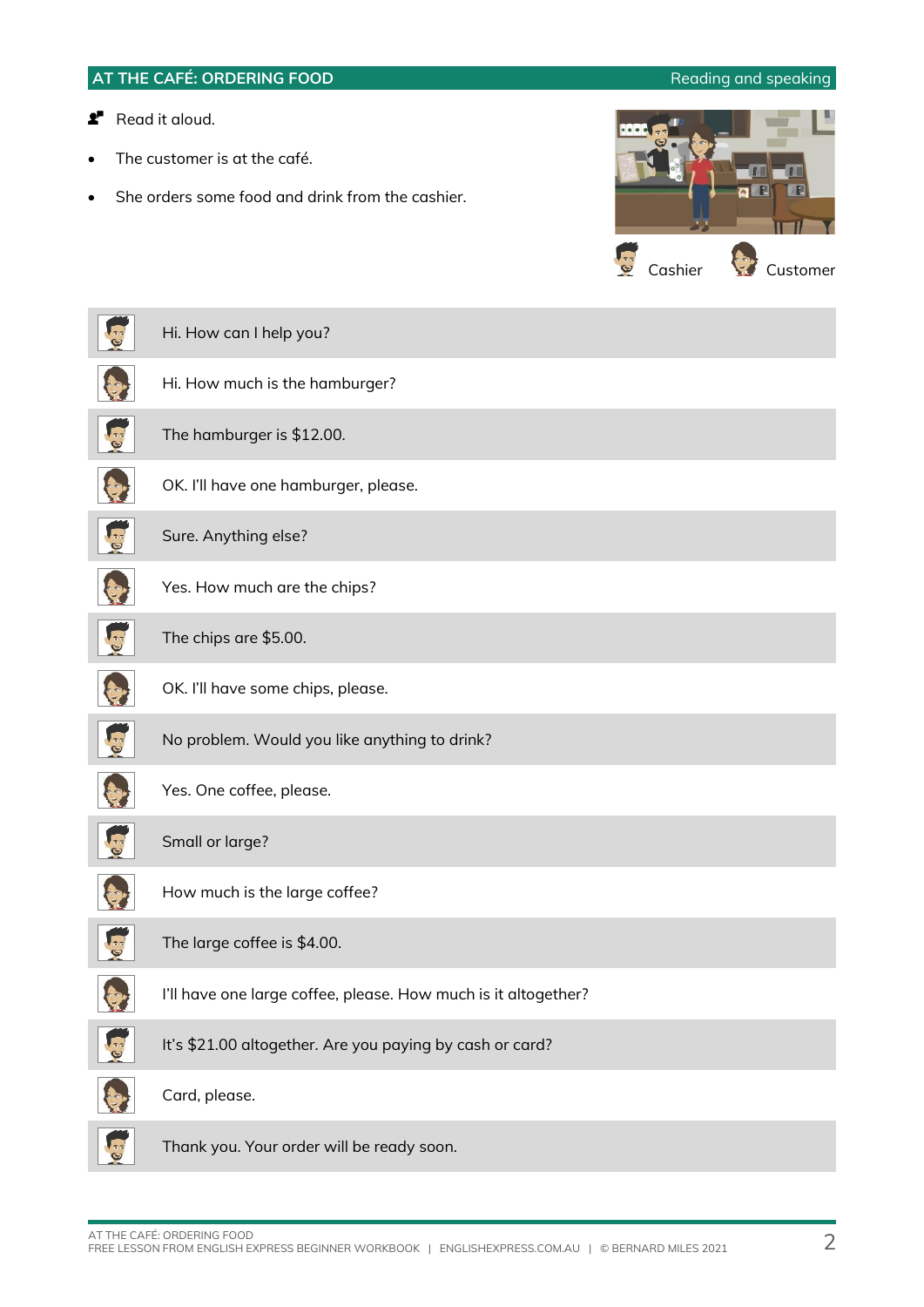# **Videos**

Video links for this resource available at: **[englishexpress.com.au/bw](https://www.englishexpress.com.au/bw)**

# **Answer Key and Guide**

### **Listening**

### **Answers**

- **1. \$12.00; \$5.00; \$4.00**
- **2. large coffee**
- **3. \$21.00**
- **4. card**

## **Teacher notes**

**There are two versions of the video: one with captions and one without captions. Use the video without** captions to focus on listening skills.

### **Reading and speaking**

#### **Teacher notes**

▪A full transcript of the dialogue is presented. Students can role-play the scenario and read it aloud.

▪The dialogue uses the contraction *I'll = I will.* This may need to be introduced to students.

### **Extra ideas**

▪ Focus on pronunciation: difficult sounds, linking, stress, intonation.

- Focus on useful words and phrases. Examples: *How can I help you? Anything else? No problem.*
- ▪Cut up the dialogue. Students put it in order.